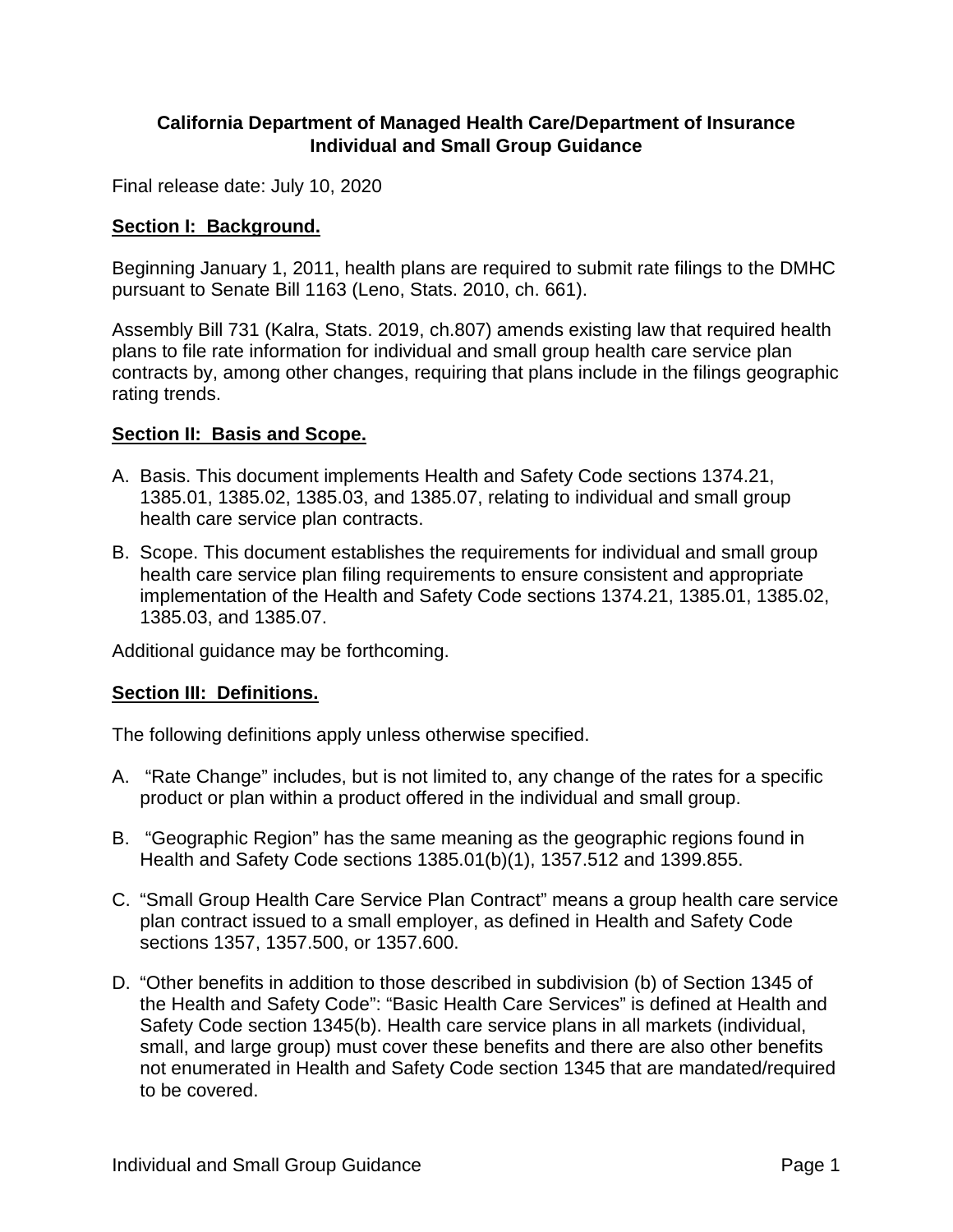## **Section IV: Filing Requirements**

These filing requirements apply to all individual and small group filings due on or after September 2, 2020.

For individual and small group health contracts, rate submissions for new products and rate changes for existing products must be filed on dates consistent with Health and Safety Code (HSC) section 1385.03 (a).

The Department has consolidated the individual and small group templates into a workbook format. This workbook is called "Individual and Small Group Workbook" which also include the geographic rating trends as required by AB 731.

- A. For *new products* and/or *existing products,* the following spreadsheets, contained in the "Individual and Small Group Workbook", must be completed:
	- 1. Cover-Input Page Where most of the information will be filled out;
	- 2. New\_Product Pricing information if a new product is being filed;
	- 3. Existing\_Product Pricing information for products that already exist;
	- 4. CA Rate Filing Spreadsheet;
	- 5. CA Plain-Language Rate Filing;
	- 6. CA Plain-Language Spreadsheet;
	- 7. Geo\_Region Pricing information, such as trends, by nineteen defined geographic regions;
	- 8. Price Inflation Allowed trends split into more granular detail, such as cost, utilization, etc.;
	- 9. Amt spent util Cost and utilization data for a 3-year period (this spreadsheet does not have to be completed by health insurers);
	- 10.Avg Rate Changes Rate changes in rating period by effective month, product type, and rating method;
	- 11.Experience 3-year data showing relevant incurred experience (including IBNP data) for the impacted plans;
	- 12.Checklist Assists the reviewer with locating the various requested information (e.g., file name, page number, etc.)

The "Individual and Small Group Workbook" must be submitted under the "Supporting Documentation" tab in SERFF as well as a separate spreadsheet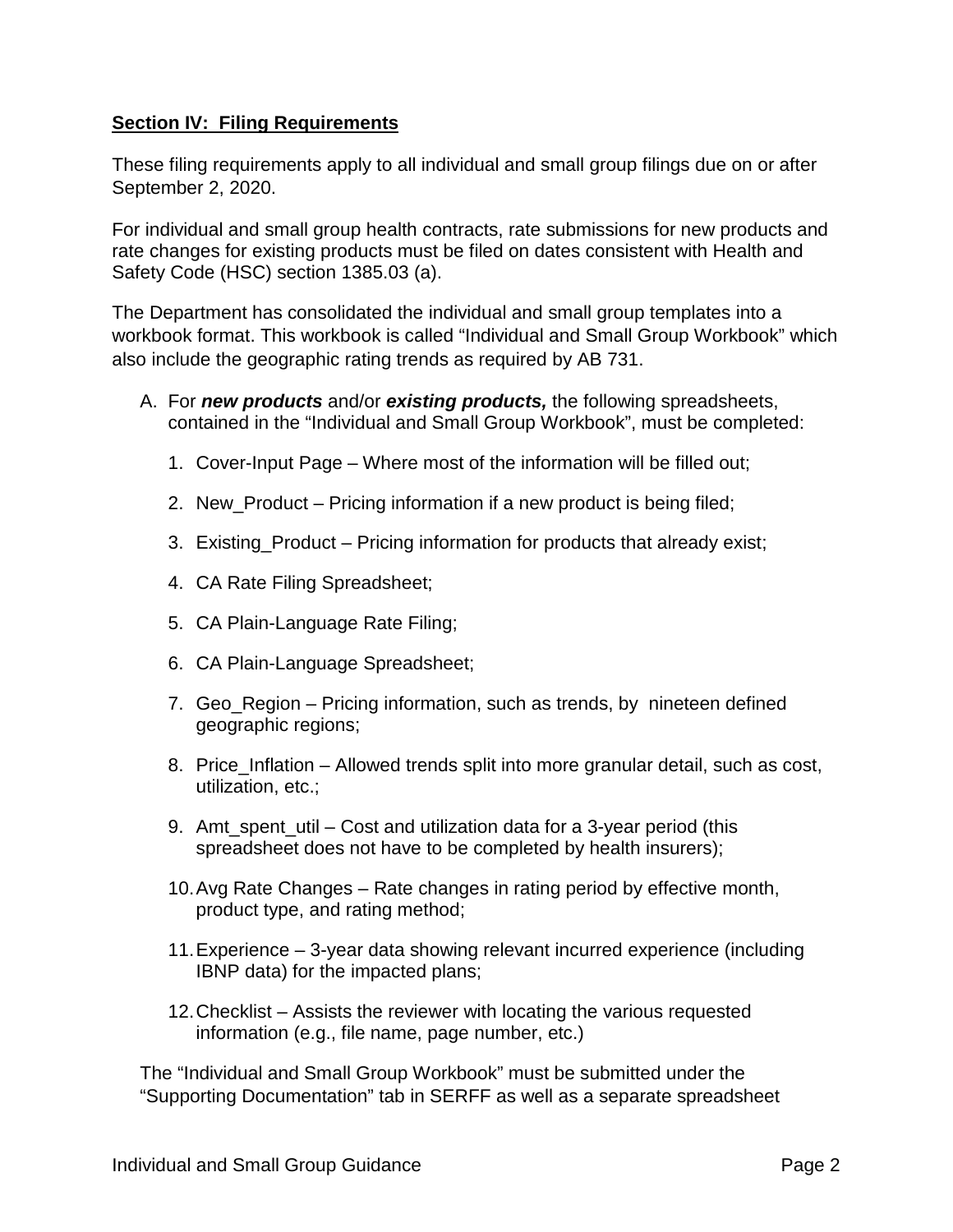containing rate information in response to questions within the workbook. This "Individual and Small Group Workbook" can be found on the DMHC website at [https://www.dmhc.ca.gov/LicensingReporting/SubmitFinancialReports.aspx#rate.](https://www.dmhc.ca.gov/LicensingReporting/SubmitFinancialReports.aspx#rate)

## B. Actuarial Certification

The certification required under Health and Safety Code section 1385.06(b)(2) is a "Statement of Actuarial Opinion," as defined in the *Qualification Standards for Actuaries Issuing Statements of Actuarial Opinion in the United States*, promulgated by the American Academy of Actuaries. Such a certification is also a "Health Filing," as defined in Actuarial Standard of Practice No. 8, promulgated by the Actuarial Standards Board, and it is also an "Actuarial Communication," as defined in Actuarial Standard of Practice No. 41, promulgated by the Actuarial Standards Board.

The certification required under Health and Safety Code section 1385.06(b)(2) must include the following information:

- 1. A statement of the qualifications of the actuary issuing the certification. The actuary's qualifications must meet the standards stated in *Qualification Standards for Actuaries Issuing Statements of Actuarial Opinion in the United States*. The statement of qualifications must include a statement that the actuary meets the independence requirements stated in Health and Safety Code section 1385.06(b)(3).
- 2. A statement of opinion that the proposed changes to affected rates in the filing are actuarially sound in aggregate for the particular market segment (i.e., individual and small group). The proposed changes to affected rates are actuarially sound if, for business in California and for the period covered by the certification, projected premium income, expected reinsurance cash flows, governmental risk adjustment cash flows, and investment income are adequate to provide for all expected costs, including health benefits, health benefit settlement expenses, marketing and administrative expenses, and the cost of capital reserves required by the Knox-Keene Health Care Service Plan Act of 1975, as amended, commencing at Health and Safety Code section 1340, et seq.
- 3. For each contract included in the filing, a complete description of the data, assumptions, rating factors and methods used, with sufficient clarity and detail that another qualified health actuary can make an objective appraisal of the reasonableness of the data, assumptions, factors, and methods. The descriptions must include examples of rate calculations for each contract form included in the filing.
- 4. A statement of opinion, with respect to each individual or small group rate increase included in the filing, whether the rate increase filed is reasonable or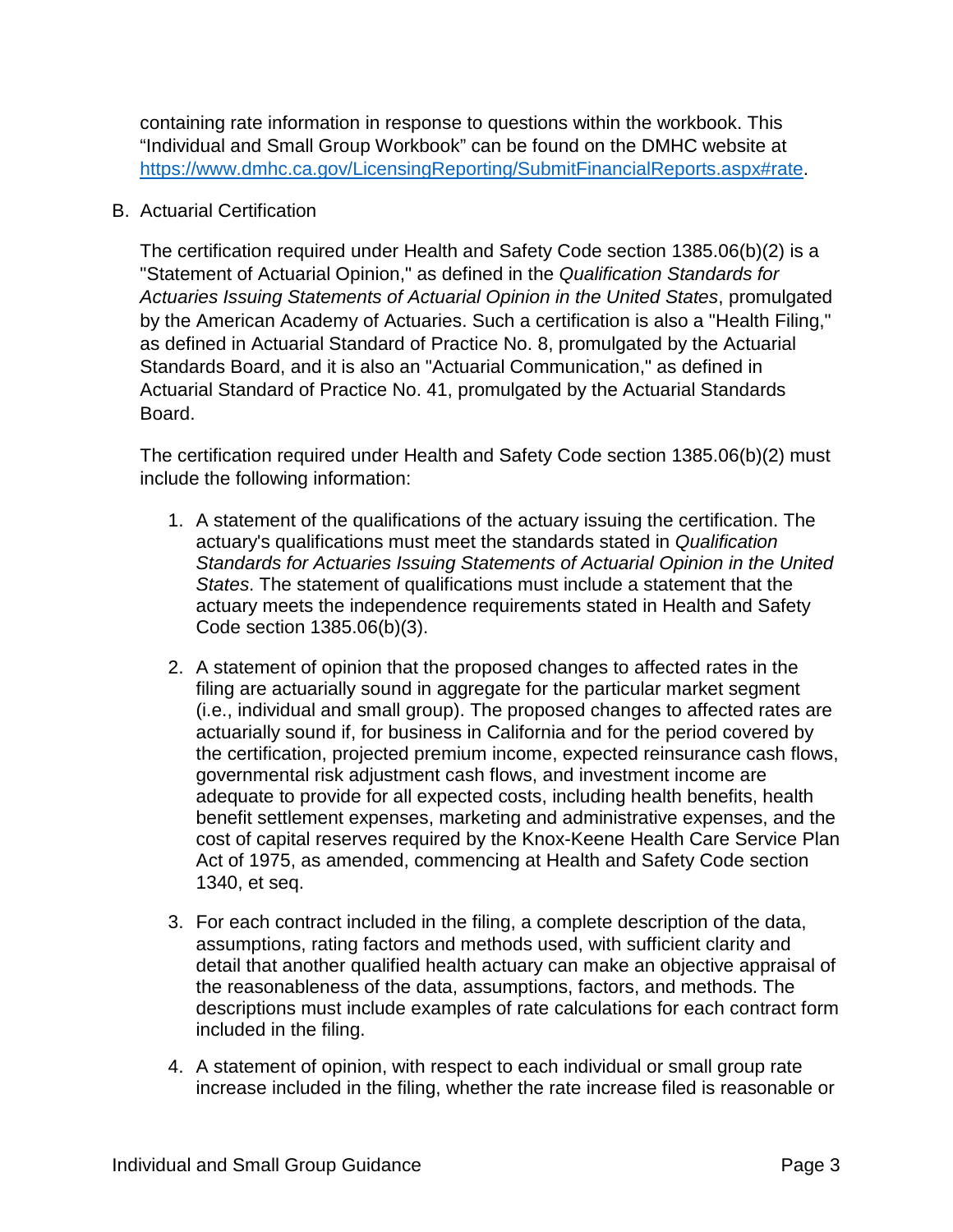unreasonable and, if unreasonable, that the justification for the increase is based on accurate and sound actuarial assumptions and methodologies, including benefit relativities that reflect the expected variations in cost, taking into consideration historical experience and the credibility of the historical data. Statements of opinion regarding whether a rate increase is reasonable or unreasonable shall address, at a minimum, the first five factors listed in "Unreasonable Rate Increases" in this Guidance. In addition, statements of opinion shall discuss the criteria promulgated by the U.S. Department of Health and Human Services in 45 C.F.R. sections 154.200 and 154.205

- 5. A description of the testing performed by the actuary to arrive at the statements of opinion in paragraphs (2) and (4) above, including any independent rating models and rating factors utilized.
- C. Unreasonable Rate Increases

For all health plan rate filings, for the purpose of the actuarial certification required under Health and Safety Code section 1385.06(b)(2) and review under Health and Safety Code section 1385.11, the factors the DMHC will consider in determining whether a rate increase is "unreasonable" include, but are not limited to, the factors expressly referenced in 45 C.F.R. 154.205:

- 1. The relationship of the projected aggregate medical loss ratio to the federal medical loss ratio standard in the market segment to which the rate applies, after accounting for any adjustments allowable under federal law.
- 2. Whether the assumptions on which the rate increase is based are supported by substantial evidence.
- 3. Whether the choice of assumptions or combination of assumptions on which the rate increase is based is reasonable.
- 4. Whether the data, assumptions, rating factors, and methods used to determine the premium rates, or documentation provided to the DMHC in connection with the filed rate increase, are incomplete, inadequate, fail to provide sufficient clarity and detail such that a qualified health actuary could not make an objective appraisal of the reasonableness of the rate, or which otherwise do not provide a basis upon which the reasonableness of the rate may be determined.
- 5. Whether the filed rates result in premium differences between enrollees within similar risk categories that are otherwise not permitted under California law or that do not reasonably correspond to differences in expected costs.
- 6. Whether the specific, itemized changes that led to the requested rate increase are substantially justified by credible historical emerging experience data, including comparisons of experience data to projections submitted as support for prior rate filings.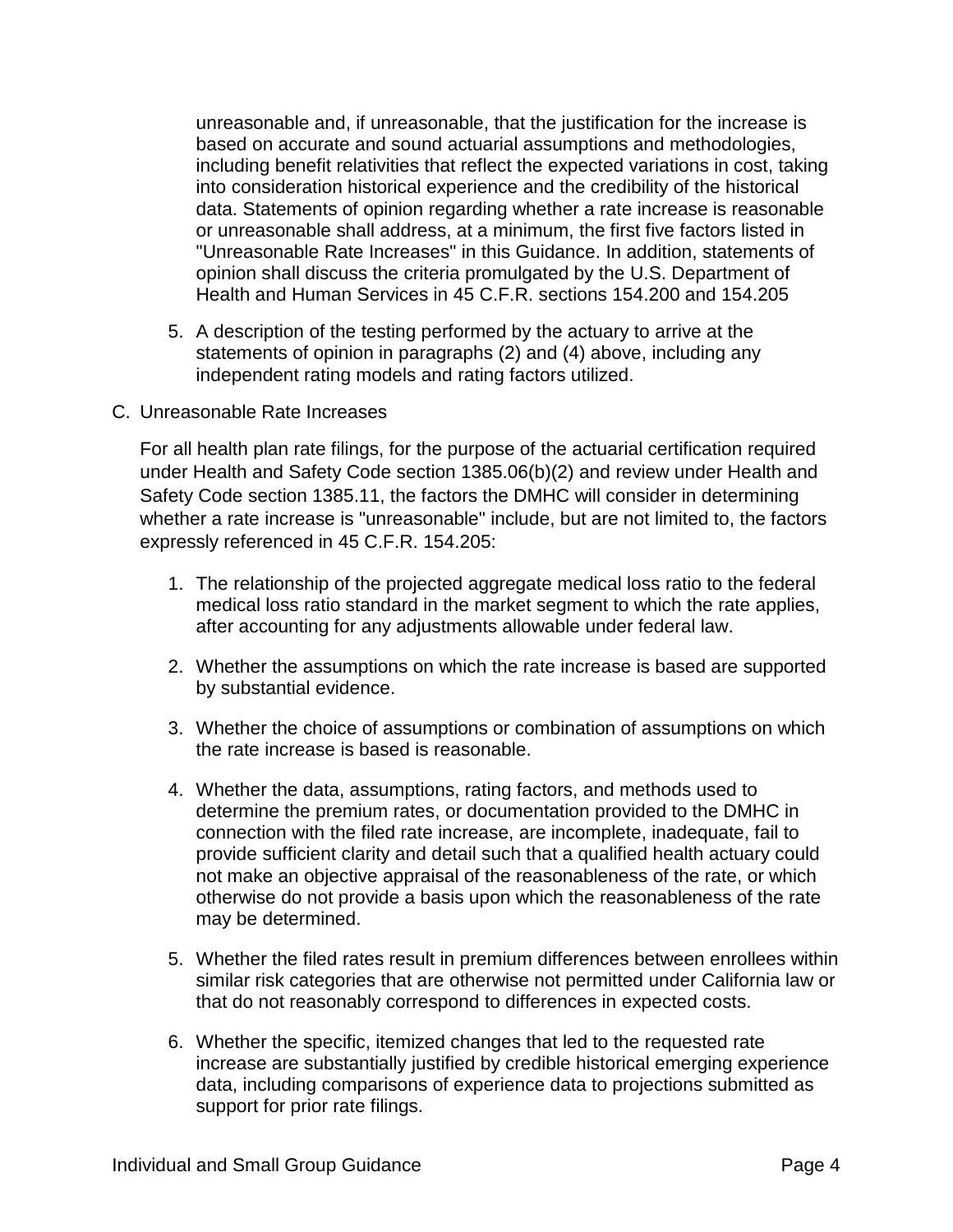- 7. The annual compensation of each of the ten most highly paid officers, executives, and employees of both the health plan submitting the filing, and the parent corporation/ultimate controlling party of the health plan.
- 8. The rate of return of the health plan and the parent corporation/ultimate controlling party of the health plan, evaluated on a return-on-equity basis, for the prior three years, and anticipated rate of return for the following year, taking into account investment income.
- 9. The degree to which the increase exceeds the rate of medical cost inflation as reported by the U.S. Bureau of Labor Statistics Consumer Price Index for All Urban Consumers Medical Care Cost Inflation Index.
- 10.Whether the cumulative impact of the filed rate increase, combined with previous increases over the 12 months immediately preceding the effective date of the proposed filed rate increase, would cause the rate increase to be unreasonable.
- 11.The health plan's surplus condition, which may include dividend history.
- 12.Whether the rating factors applied and any change in rating factors are reasonable and result in a distribution of the proposed rate increase across risk categories that is reasonable and not overly burdensome on any particular individual or group, including consideration of the minimum and maximum rate increases an enrollee could receive, and how many enrollees will be subject to increases lower or higher than the average.
- 13.The nature and amount of transactions between the health plan and any affiliates.
- 14.To the extent not otherwise covered by the factors listed above, additional factors that the DMHC may consider in determining whether a rate increase is "unreasonable" include, but are not limited to, the factors set forth in the most current version of federal regulations, including 45 C.F.R, section 154.301.

## **Section V: Public Availability**

Health and Safety Code section 1385.07 specifically require the DMHC to make all submitted information publicly available except for contracted rates between a plan and provider and contracted rates between a plan and individual and small group.

## **Section VI: Notice**

A. No change in premium rates or changes in coverage stated in a small group health care service plan contract shall become effective unless the plan has delivered in writing a notice indicating the change or changes at least 60 days prior to the contract renewal effective date. (H&SC § 1374.21.)